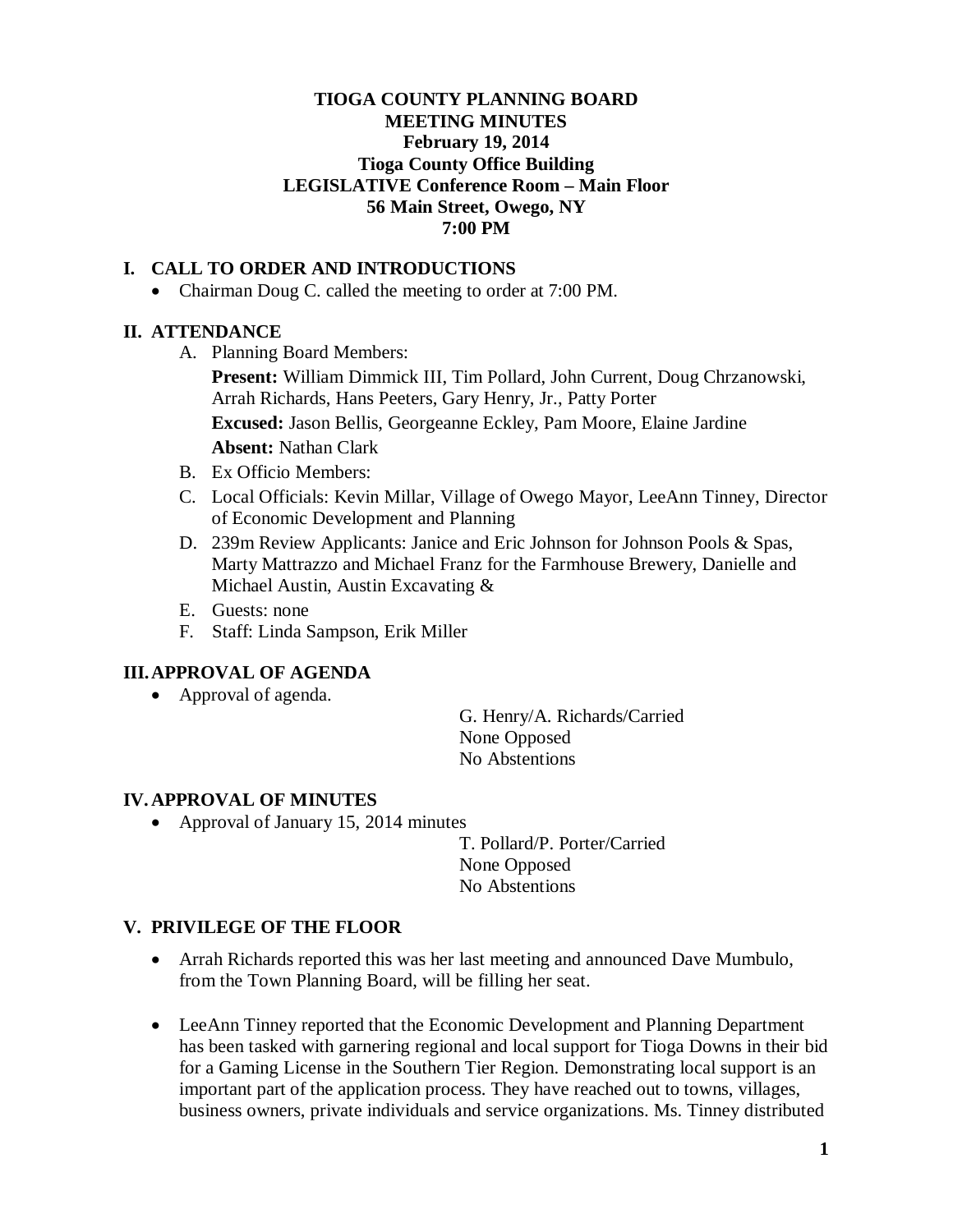the "Win One for Tioga Downs" Flyer and asked the Tioga County Planning Board for a letter of support for the Tioga Downs project, as well as the individual planning boards if they haven't done so already.

### **VI. CORRESPONDENCE**

Folder passed around.

## **VII. NEW BUSINESS**

### **A. 239 Reviews**

**1. County Case 2014-002: Village of Owego, Special Use Permit, Johnson Pools & Spas, Inc.**

The applicant is requesting a special use permit for the construction of a 10'x10' concrete block building located on the corner of Water St. and Mill St. to house a water connection to utilize as a filling station for water trucks for the applicants business – Johnson Pools and Spas.

The applicant states that currently water is accessed through the Town of Owego during normal operating hours of their utility department. This limited access restricts applicant's ability to operate his business as water is only accessible Monday through Friday 7:30AM – 3PM. The proposal states that water would be purchased from United Water in the Village of Owego. The site has access to a 6" main. Water withdrawals would fall under United Water's SRBC permit (confirmed by staff).

Hours of operation will be primarily Monday – Saturday 7AM - 7PM with maximum projected capacity of 6 loads per day (currently hours of operation limit Johnson Pools and Spas to a maximum of 3 loads per day).

The neighborhood contains a mix of uses and neighboring lots are zoned Industrial.

This proposal is an appropriate industrial use per zoning regulation. Impacts of greatest concern are not water withdrawals per se but water security at the site. The building will be constructed to Department of Health requirements with concrete block and roof. One concern, local in nature is related to traffic flow characteristics and it is recommended that local traffic impacts be assessed in the Village's review procedure.

Mr. Miller asked Mr. Johnson to speak on the issue of a water permit/water withdrawals. Mr. Johnson reported hauling 1.4 million gallons which falls under United Water's permitting process, the same water he's been drawing for 15 years.

Q: P. Porter asked if he would be coming out of the lot and going to West Main following regular truck routes.

A: Mr. Johnson reported that he will be going to see the Mayor shortly to discuss traffic. His plan is to turn down Canal St., go to the end of Canal St. to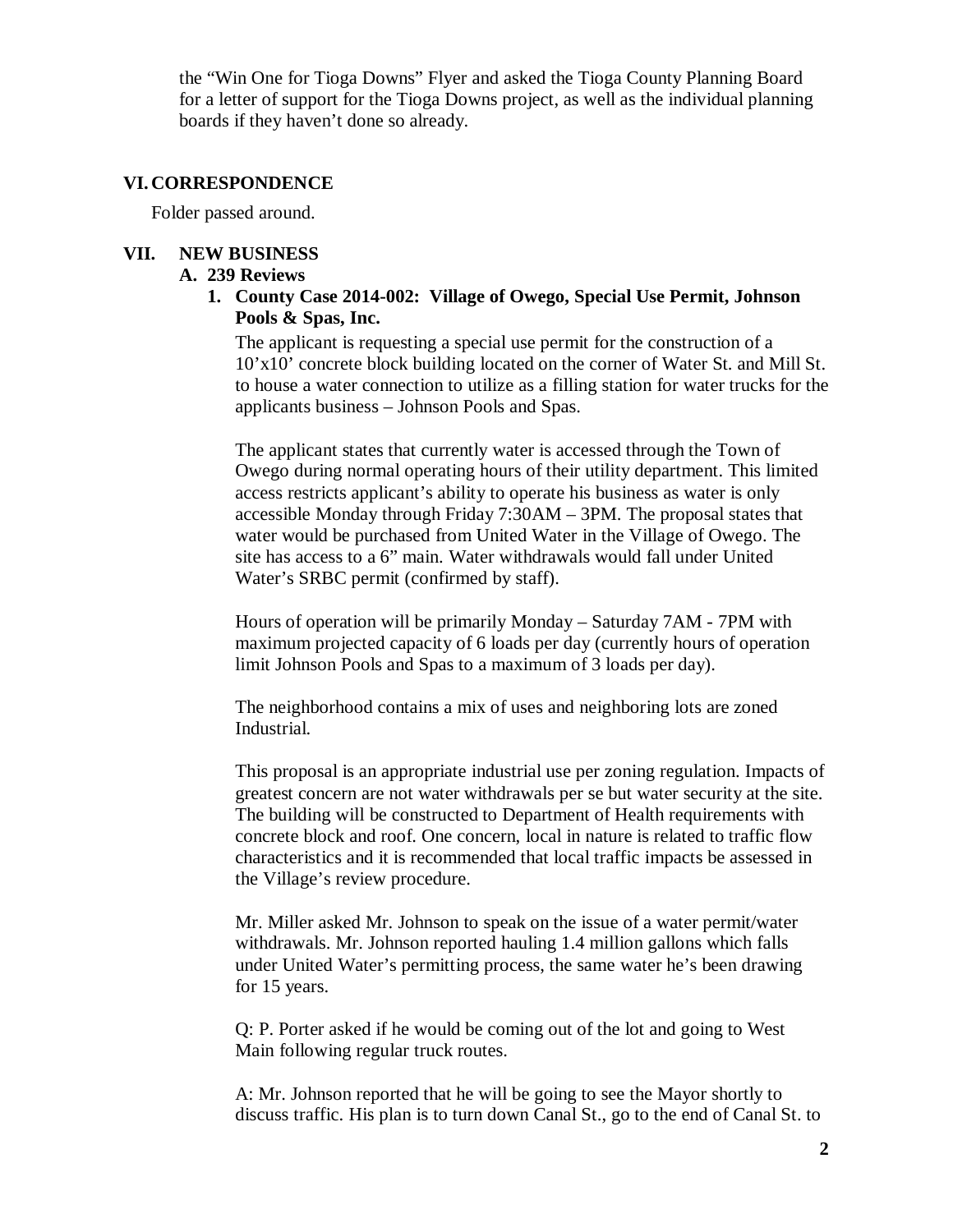River and come back up Water St. The ultimate goal is that the Village has a provision in the law that a neighboring property owner can lease village owned property for a certain amount of dollars per year. He would like to lease these two properties so the 3 lots will be combined together and, so he can back in the lot and drive right out on Main St.

Q: P. Porter asked about the noise level for the few residences that are in the area.

A. Ideally Mr. Johnson would like to turn on Mill St., but the intersection is too small for the trucks.

Mr. Miller asked Mr. Johnson about the 10' x 10' concrete block, is it for security reasons? Mr. Johnson, yes, a concrete building for security is required by the State of New York Health Department.

Mr. Miller reported it falls within the flood zone and will have to get the approval of the Flood Plain Administrator to move forward.

Q: H. Peeters asked about any required permits.

A: Mr. Johnson said he would be getting a building permit from the Village and the filling station has to be inspected and approved by the State of NY.

Q: J Current asked about outdoor lighting.

A: Mr. Johnson said there would a light to light up the area for safe working conditions. Nothing that will illuminate 24/7.

Q: T. Pollard: Your trucks only?

A: Yes, trucks owned or leased by Mr. Johnson.

Q: H. Peeters: How many residents?

A: One in the Village. Located on Canal St.

P. Porter commented it was enough distance away from where they're going to put the building.

Mr. Miller reported this was sent to NYS DOT for site plan approval and will get back with any comments and concerns.

### **Motion to recommend approval of the site plan:**

| G. Henry/J. Current/ Carried |  |
|------------------------------|--|
| x                            |  |
| o                            |  |
|                              |  |
|                              |  |

**2. County Case 2014-003: Village of Owego, special Use Permit, Farmhouse Brewery**

The applicant is requesting a special use permit for continuance of a nonconforming use to establish and operate a tasting room and retail store for the Farmhouse Brewery at 2 Whig Street Suite #A, Newark Valley, NY at the former Kathy Hansen School of Dance.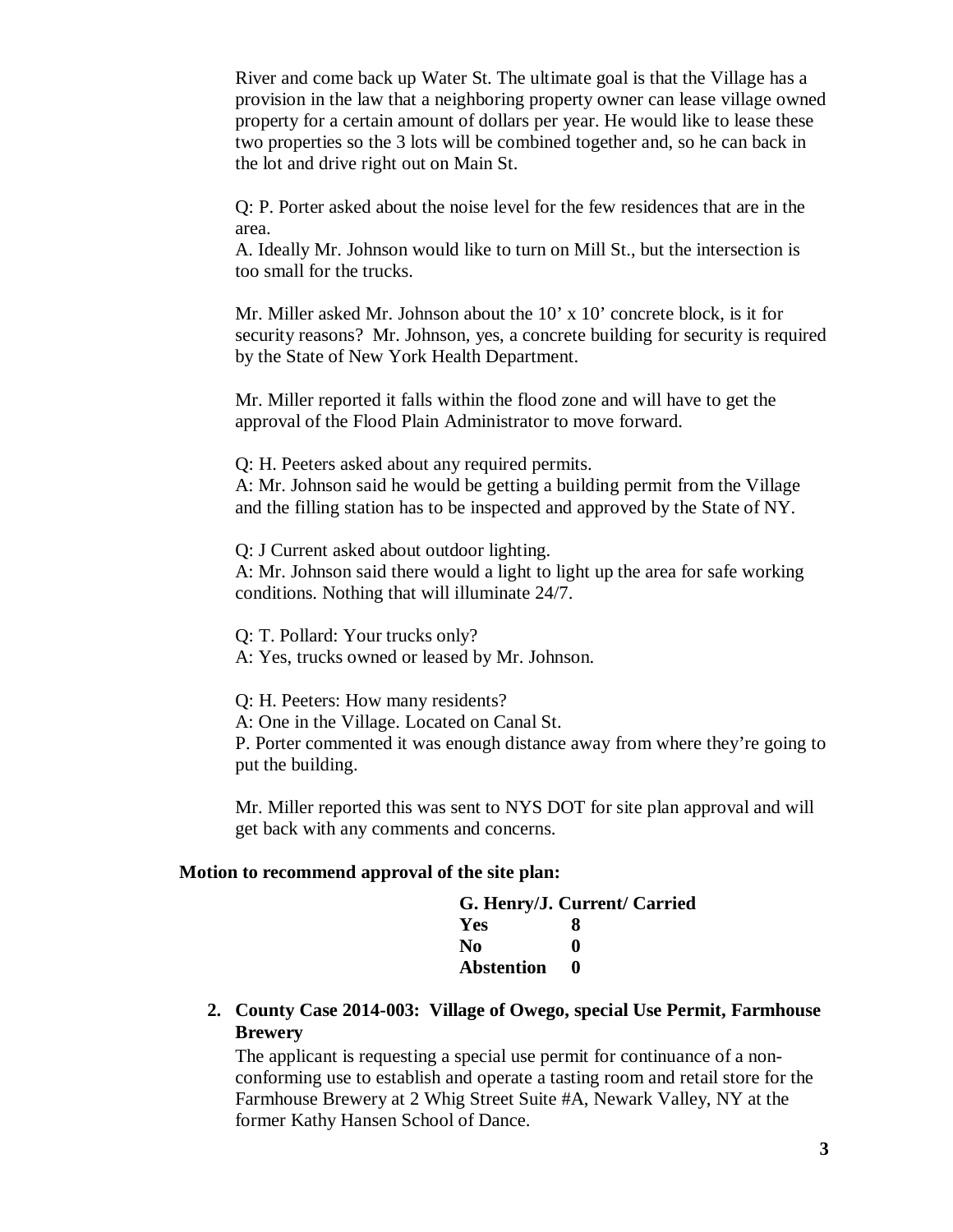Applicant states they are proposing a family friendly location to establish a tap room for their licensed farm brewery. Customers will be able to taste Farmhouse Brewery beers and old fashion sodas on tap, stay and enjoy a beverage, and refill "growler" glass vessels to go. It is estimated that majority of customers will stay less than 20 minutes.

Hours of operation will be 3PM to 8PM Wednesday through Friday, and noon to 6PM Saturday and Sunday. The owners live next door, so they will not be using the facility's parking lot.

The neighborhood contains a mix of residential and commercial uses, including the Owego-Harford short line railroad.

This property is a non-conforming use since it has always been a commercial use, even before the Village of Owego's zoning regulations were established. The Village's non-conforming use regulations allows for this as long as the property's use has not been discontinued for more than one year. The property has not been vacant for any substantial time. While this is a high traffic area, this use will generate traffic that is much less event/lesson time oriented than the dance studio of 2011, and more in keeping with the current traffic flows of the neighboring ice cream parlor.

Mr. Miller asked Mr. Franz or Mr. Mattrazzo to respond to questions regarding whether it is a bar, traffic impacts, lighting and signage for the Farmhouse Brewery

Mr. Mattrazzo reported the production facility is in Newark Valley and is licensed through the state as a farm brewery. Different than a micro-brewery, it allows us to have a separate location outside the production facility for tastings and serve pints of their own beer. They are not opening a bar. They would remain open until sunset in the summer, 8:00 PM or 9:00 PM. Ultimately they desire a retail location to sell shirts and hats, local honey, maple syrup and candles; in the summer have a farmers market feel selling local fruits and vegetables as well; a family friendly operation.

#### Q: G. Henry: How is it different from a micro-brewery?

A: M. Mattrazzo: There are some tax benefits. We only have to buy 20 % of ingredients in-state which affords us a farm brewery license. The Farmhouse Brewery is buying all their ingredients in-state, we malt it on site and then make the beer. By using in-state ingredients we pay the \$120.00 label fee that other brewery's pay, but get it back at the end of the year. A micro-brewery can only sell beer. As a farm brewery we can sell other farm "stuff"; have a farmers market feel.

- Q: A. Richards: Is there an apartment upstairs?
- A. M. Franz: It was Kathy Hansen's Dance Studio for 35 years, prior to that it was Mr. Franz' Great Grandfathers Kies Bottling Works, after the 2011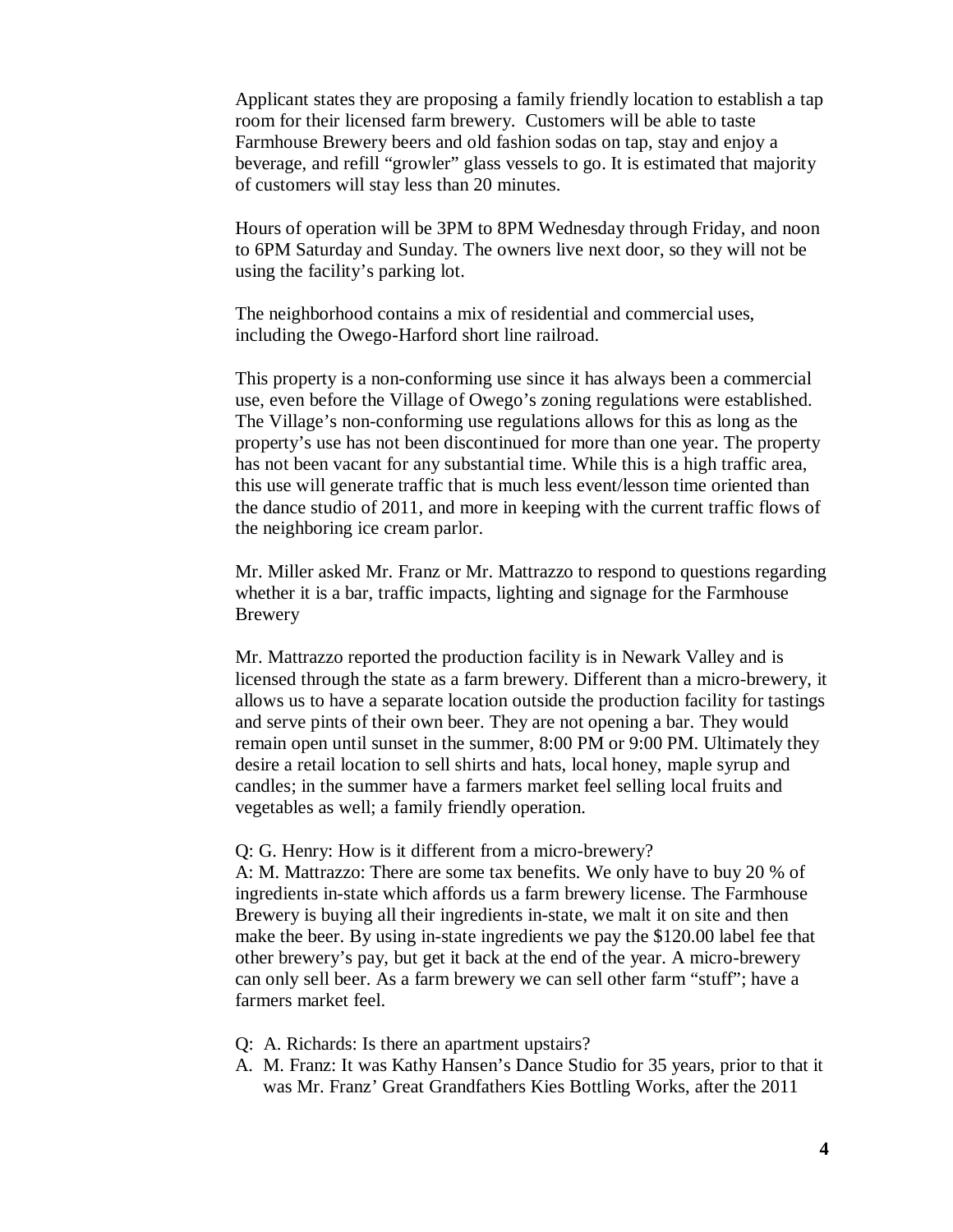flood it got wiped out. Mr. Franz applied for special use permit to open the ice cream store, Ice Cream Works, which has been a success.

- As far as parking and traffic flow, they were busy and had no problems. With the brewery, he does not foresee any problems.
- They will probably have a sign with a light over it, nothing extensive.
- There is an apartment there that was not affected by the flood.

Q: P. Porter asked if Mr. Franz lives next door.

A: M. Franz: Yes, and commented there is no interest in opening a bar, Mr. Matrazzo added they will be making homemade soda for kids as well.

Q: T. Pollard: Asked about number of parking lot spaces required per square footage.

A: E. Miller: This is a grandfathered use, not allowed by zoning. Because this was a commercial use prior to zoning being in place in the Village, there were no zoning guidelines.

Ms. Tinney commented that the Farmhouse Brewery is also selling malt to other breweries and distilleries as another part of the business.

## **Motion to recommend approval of the site plan:**

|            | A. Richards/P. Porter/ Carried |
|------------|--------------------------------|
| <b>Yes</b> |                                |
| No         | o                              |
|            | Abstention 1 T. Pollard        |

# **3. County Case 2014-004: Town of Barton, Site Plan Review, Austin Excavating & Paving**

The applicant is requesting a Site Plan approval to construct a 60' x 100' pole barn on their 11 acre property at Talmadge Hill Rd. West. The site is commercial in nature and currently used to park and store related business vehicles and machinery. The structure proposed is an open sided pole barn, approximately 6,000 square feet. There will be minimal ground disturbance, roughly the footprint of the proposed structure. The only infrastructure onsite is electric and no plans are proposed/provided indication water or septic is planned.

The neighborhood contains a mix of commercial, residential and agricultural uses nearby.

The applicant's proposal to construct a 60' x 100' open sided pole barn will have little if no impact from a planning perspective to the surrounding area.

Mr. Miller distributed two pictures received today. One is an aerial picture of the proposed site.

Mr. Miller asked Mr. Austin if he had anything to add.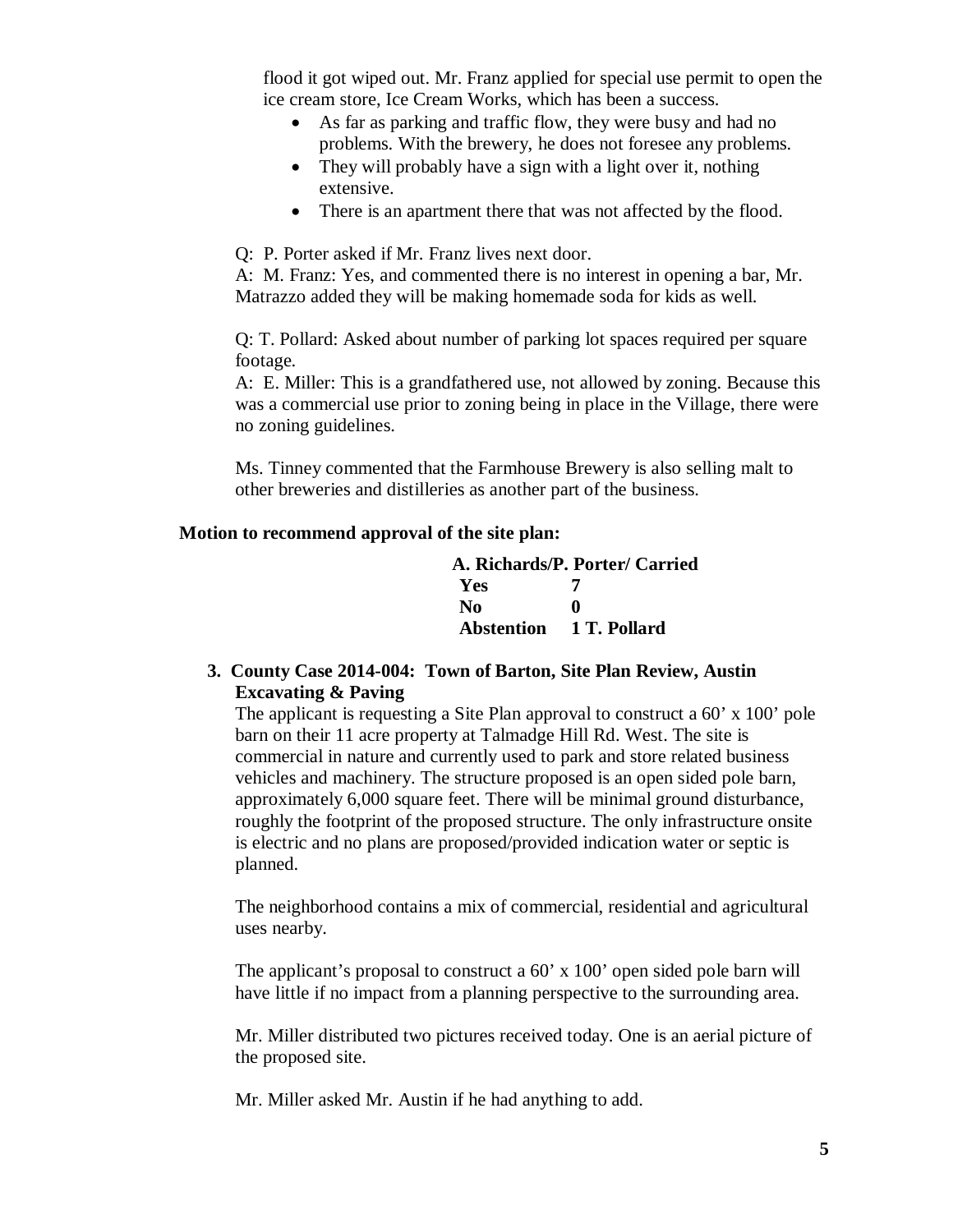Mr. Henry commented that the building code limits vehicle storage facilities to 5000 square feet without a sprinkler system. Being an open sided structure, this building may be exempt from that. It's not a planning issue, but suggested Mr. Austin should verify that.

Mr. Miller reported this was sent to NYS DOT for site plan approval and will get back with any comments and concerns.

## **Motion to recommend approval of the site plan:**

|                | G. Henry/ W. Dimmick III/ Carried |
|----------------|-----------------------------------|
| <b>Yes</b>     |                                   |
| N <sub>0</sub> | $\bullet$                         |
|                | <b>Abstention</b> 1 A. Richards   |

### **B. Election of 2014 Officers**

|                                | Motion to accept the slate of officers presented at last month's meeting: |  |
|--------------------------------|---------------------------------------------------------------------------|--|
| P. Porter/W.DimmickIII/Carried |                                                                           |  |
| Yes                            |                                                                           |  |
| No                             |                                                                           |  |
| <b>Abstention</b>              | $\mathbf{0}$                                                              |  |
|                                |                                                                           |  |

### **C. Ethics Certification and financial Affidavit Disclosure forms – new procedure**

Ms. Sampson distributed a packet regarding the 2014 Financial Disclosure & Annual Policy Review Recertification. The packet included a memo with instructions where to find the policies on the County Website for review, the Annual Policy review Attestation form that needs to be signed and the Statement of Financial Disclosure that needs to be filled out by each board member and an addressed envelope to either mail the signed forms in or drop them off to the Economic Development & Planning office.

### **VIII. REPORTS**

- A. Local Bits and Pieces
	- 1. Town of Candor G. Henry
		- No report.
	- 2. Town of Nichols P. Porter
		- No report.
	- 3. Town of Berkshire T. Pollard
		- No report
	- 4. Town of Tioga D. Chrzanowski
		- Still working on the Town Board assigned Site Plan Review regulations to the Planning Board. Sent it on for the Town to review and it will come back to us next month to review again, then forward on to the lawyers.
	- 5. Village of Waverly W. Dimmick III
		- No Report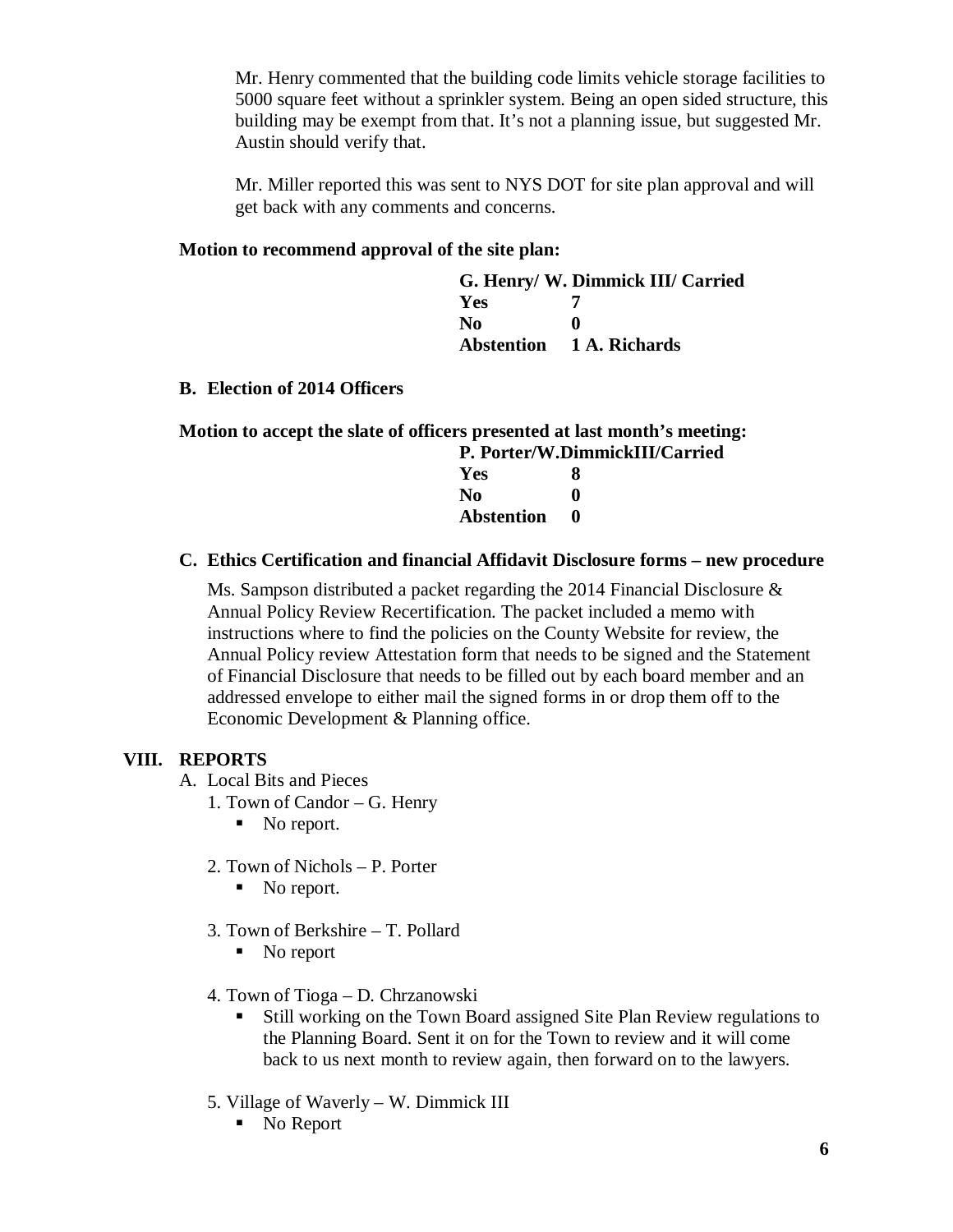- 6. Village of Owego G. Eckley
	- Not in attendance.
- 7. Town of Newark Valley H. Peeters
	- Looking at lighting regulations and asked if anyone had any to share. G. Henry, in Candor recently did one and could bring the regulations to the next meeting.

E. Miller will send a Dept. of State Handbook to all the Planning Board Members.

- 8. Town of Richford vacant
- 9. Town of Owego J. Current
	- No report.
- 10. Town of Barton A. Richards
	- Austin's Excavating & Paving site plan review
- 11. Spencer N. Clark
	- Not in attendance.

G. Peeters had a concern, they are also doing a comprehensive plan and there is a section about agriculture. Is there something we need to do with Ag & Markets prior to our comprehensive plan being approved? E. Miller responded that the agricultural section is like any other economic section in the comprehensive plan. Unless you're dealing with an Ag District Protection Plan that is funded by Ag  $\&$ Markets, they really don't have a say.

Ms. Tinney requested a time frame for the support letter for Tioga Downs.

# **Motion to recommend approval of the Letter of Support for Tioga Downs becoming a casino:**

| P. Porter/J. Current/Carried |   |  |  |
|------------------------------|---|--|--|
| <b>Yes</b>                   | x |  |  |
| N <sub>0</sub>               | 0 |  |  |
| <b>Abstention</b>            | o |  |  |
|                              |   |  |  |

Chairman Doug Chrzanowski agreed to sign a letter of support on behalf of the Tioga County Planning Board.

B. **Staff Report** – E. Miller would like to talk to the Planning Board at the next meeting about the potential broadband coming through the region.

# **IX. OLD BUSINESS**

A. None

## **X. ADJOURNMENT**

A. Next Meeting March19<sup>th</sup>, 2014 @ 7:00 PM in the Legislature Conference Room.